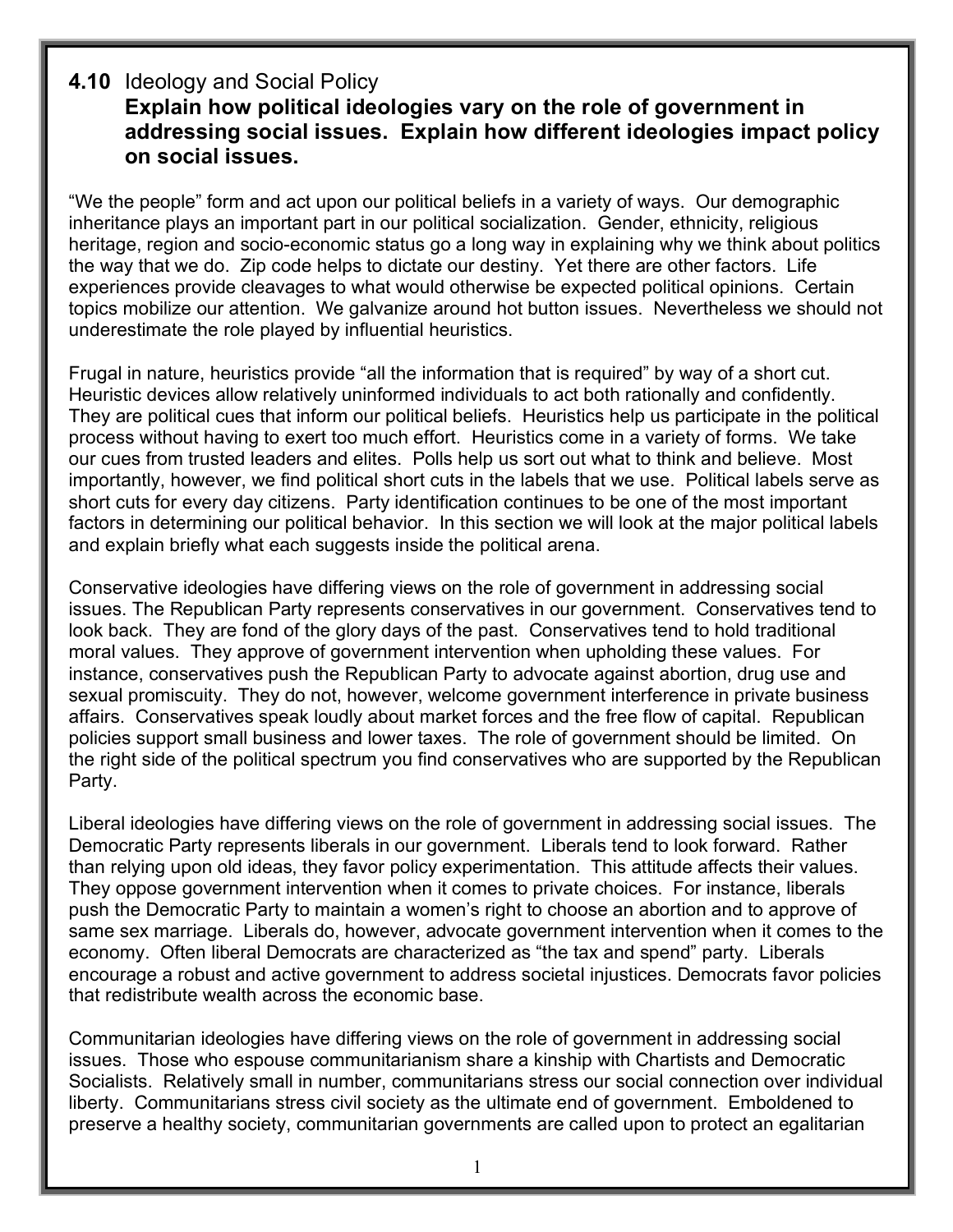public sphere. Often this involves the absence of private property and the elimination of elite privileges. Necessitating big government, communitarianism usually requires reconciling the tensions between dominion and subordination. The state or community possesses dominion over all while the individual subordinates self-interest to the public good. No major political party serves as a perfect home to communitarians.

Libertarian ideologies have differing views on the role of government in addressing social issues. Libertarian political beliefs can be seen in stark contrast to communitarians. Whereas communitarians prioritize equality, the primary objective of libertarians is individual freedom. The best way to maximize freedom is to minimize government intervention. Their party platform would say, "No one is forced to sacrifice his or her values for the benefit of others." Laissez-faire capitalism is preferred. Libertarians generally advocate for a minimalist state. Everyday citizens are empowered to make the primary decisions in life for themselves. In this way they act like market conservatives when speaking of their economics and liberals when they advocate for the legalization of marijuana. No major political party serves as a perfect home to libertarians.

Policy trends concerning the level of government involvement in social issues reflect the success of conservative and liberal perspectives. Both the Republicans and Democrats, respectively, have built broad coalitions that attract large groups of both advocates and voters. As an effective heuristic, Republicans attract conservatives while Democrats attract liberals. Our political institutions, made up of primarily conservatives and liberals, reinforce these types. Furthermore cues from elites in the media and elsewhere also strengthen the efficacy of these political ideologies and labels. Polls do the same. Though political beliefs in the United States take on many different forms, issues and ideas the vast majority of our citizens can be categorized as either conservatives or liberals, Republicans or Democrats.

Conservative ideology, as championed by the Republican Party, has found policy success when advocating for such social issues as pro-life, law and order, school improvements and welfare reform. Conservatives have found the Supreme Court to be an ally in their attempts to limit a women's choice to have an abortion. In such cases as *Planned Parenthood* v. *Casey* (1992) the U.S. Supreme Court upheld certain state policies that legislated certain abortion restrictions unless they imposed "an undue burden" on women. School choice and voucher programs have been upheld in court cases like *Zelman* v. *Simmons-Harris* (2002). Policy-making is complex. There are winners and losers. At certain times conservatives find themselves on the winning side.

But then again liberals win also. Liberal ideology, as championed by the Democratic Party, has found policy success when advocating for such social issues as environmentalism, same-sex marriage, LGBT rights and neutralizing the War on Drugs. In the landmark U.S. Supreme Court case *Obergefell* v. *Hodges* (2015) a plurality of justices ruled in favor of the constitutionality of differing state recognitions concerning marriage. In particular, the court recognized the legitimacy of same-sex marriage. Policy-making is never beanbag. Our ideological differences make certain that for every issue there are organized groups arguing both for and against. Liberals can often find reasons to be optimistic. Many of their cherished social issues have found advocates both at the national level and at the state level.

Our revolutionary spirit, what some have called our "national character," is rooted in ideas and practices that predate not only our own time but also the American war for independence. A government "of the people, by the people and for the people" is more than a Lincoln cliché. The first three words to our national constitution, "we the people," is our Siren Song. Irresistibly, popular sovereignty defines our representative democracy. Even though we have always valued